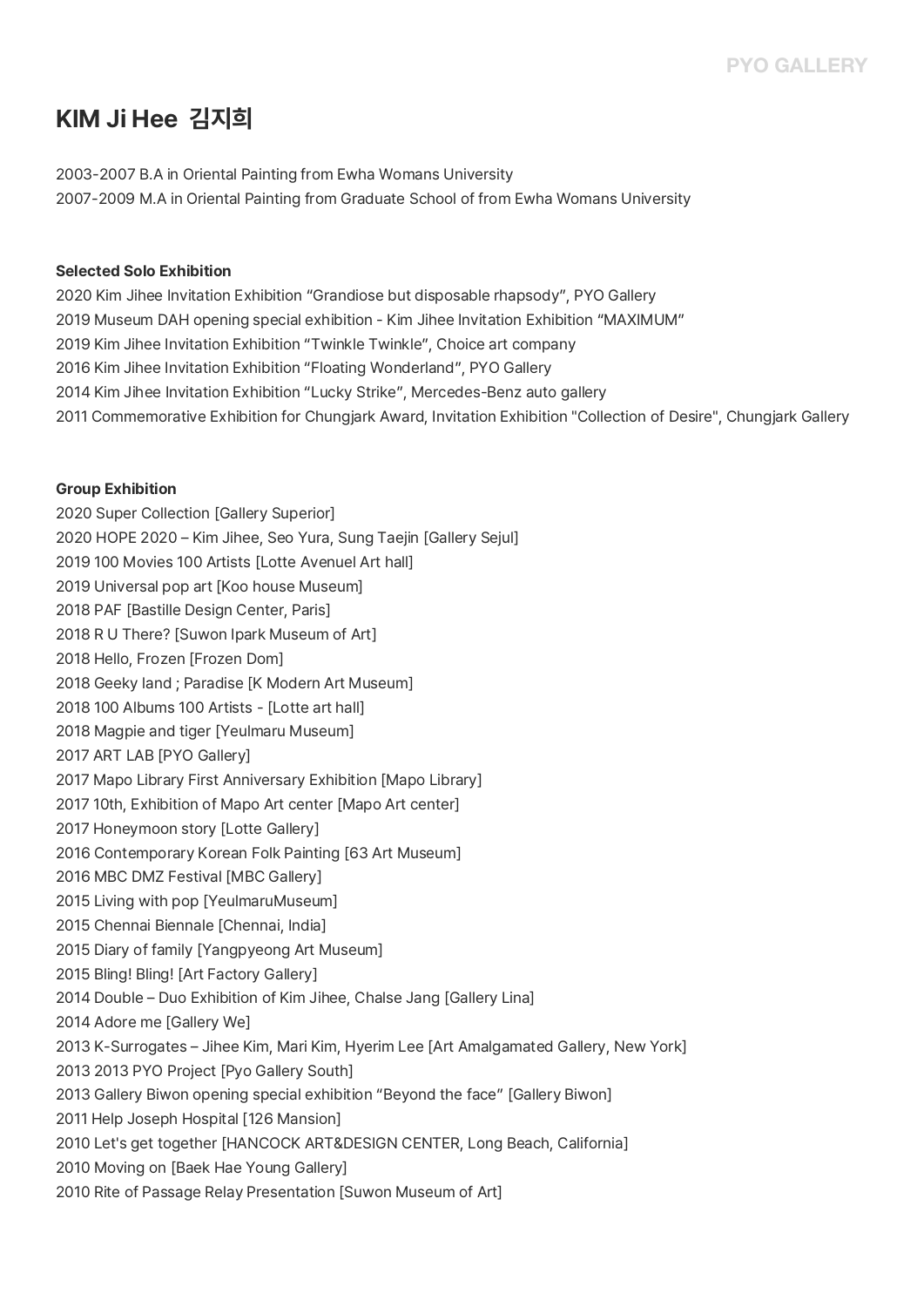## **PYO GALLERY**

2010 "A selection of Artists from Southeast Asia" [A.Jain Marunouchi Gallery, New York] 2010 "Seeing : 5 female artists from Korea" [Coningsby Gallery. London] 2010 Immature pop Seoul [Unofficial Preview Gallery] 2010 Drawing Dreams [Uijeongbu Arts Center] 2010 Happy New Year from the East [Tacoma Contemporary, Washington] 2009 Paint! [Invited by New York Climate Gallery] 2009 Pupil, Two Lines of Sight- Duo Exhibition of Park Daejo and Kim Jihee [Gallery the K] 2009 Busan mul-art show [Busan Cultural Center] 2009 Special Exhibition of Ilmin Museum of Art- Wonderful pictures [Ilmin Museum of Art] .<br>2009 Opening Exhibition of Gallery Luminaire Golden Eye Selective Artists Exhibition [Gallery Luminaire]<br>2009 Modern Women and Work- Lunar's Walking Exhibition [Ewha Art Center] 2009 Beijing Song Zhung Art Festival Korean Pavilion [Song Zhung Artistic District, China] 2009 W.A.V.E Exhibition [Ewha Art Center] 2008 Suwon Museum of Art Special Exhibition-Exhibition of Rite of Passage [Suwon Museum of Art] 2008 Special Exhibition of Goyang Museum of Art-May I Smile? [Oulim Museum] 2008 99tents, 99dream Exhibition [Left-Right Gallery, China] 2008 Invitation Exhibition of Korean Graduates of Fine Arts [Danwon Museum of Art]

#### **Collaboration**

- 2019 Collaboration of Andre Kim <Andre Kim x Kim Jihee>
- 2018 Collaboration of Stonehenge <Stonehenge x Kim Jihee>
- 2018 Collaboration of crocs <crocs x Kim Jihee>
- 2017 Collaboration of ELAND <ELAND x Kim Jihee>
- 2017 Collaboration of Cosmetic brand LIMI, China <LIMI X Kim Jihee>
- 2017 Collaboration of MCM art bag <MCM x Kim Jihee>
- 2016 Collaboration of Seoul brand
- 2016 Collaboration of Dominos pizza <DOMINO X Kim Jihee>
- 2016 Collaboration of D park HK <D park X Kim Jihee>
- 2016 Collaboration of LG Household & Heart care <ChungYoonJin X Kim Jihee>
- 2013 Artist Collaboration with Red Cross
- 2013 Girl Group "Girls' Generation" Collaboration <GG x Kim Jihee>
- 2012 Collaboration of Cosmetic brand MISSHA <MISSHA with Kim Jihee>
- 2011 Artist Collaboration of fashion brand <General Idea>

#### **Public Sculpture**

Pyeongtaek – Virgin Heart Yongin – Virgin Heart

#### **Award**

2011 Cheongjark Fine Art Award 2007 Art Award from Japanese Exhibition and many others